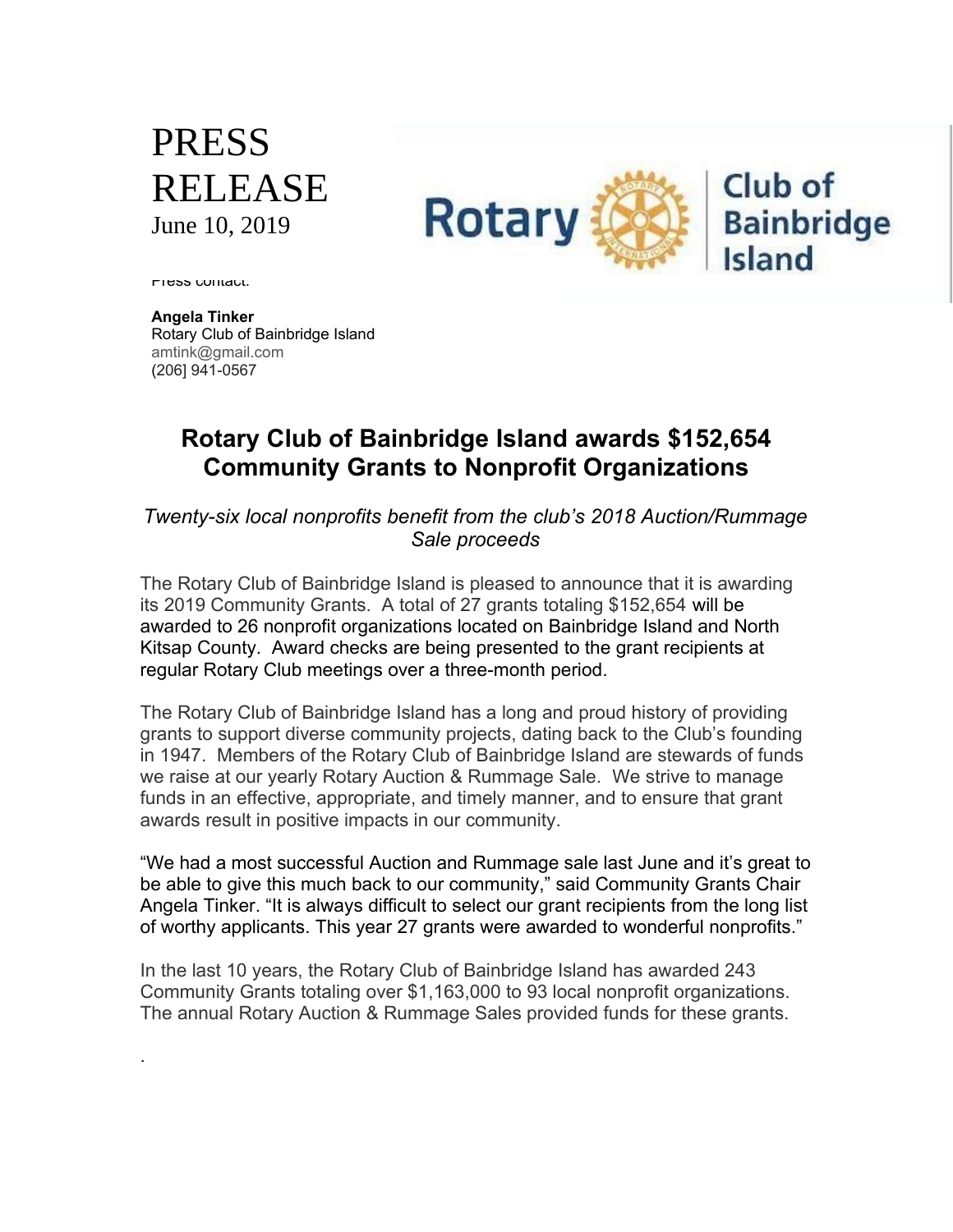The 2019 Community Grants Award recipients will receive full or partial funding for their projects as follows:

**Arts and Humanities Bainbridge:** Computer & *Currents Online* support **Bainbridge Chorale:** Purchase vocal score of Brahms *German Requiem* **Bainbridge Community Tennis Association:** Benches for BHS tennis courts **Bainbridge Island Child Care Centers:** Covered play area for school-aged programs

**Bainbridge Island Land Trust:** Utility trailer with magnetic locator and power equipment

**Bainbridge Island Little League:** Path and landscaping around monument and batting cage

**Bainbridge Island Metro Park and Recreation District:** Gymnastics pommel horse & parallel bar matting system

**Bainbridge Island Metro Park and Recreation District:** RS Tera-like sailboats for Outdoor Program

**Bainbridge Island Rowing:** MAAS double sculling shell

**Bainbridge Island School District 303:** New tables & chairs for Library for **Woodward** 

**Bainbridge Island Senior Community Center:** Bus wheelchair ramp and safety improvements

**Bainbridge Performing Arts:** New lighting control system (challenge grant) **Bainbridge Schools Foundation:** Custom-made marimba for Sakai band **Bainbridge Youth Services:** Chrome books, monitor, printer

**Battle Point Astronomical Association:** Childhood robotics and computer science curriculum

**Bloedel Reserve:** partial funding of 20,000-gallon water storage tank

**Boy Scout Troop 1565:** New fiberglass canoes

**Boys and Girls Club of Bainbridge Island:** Prep sinks for kitchen upgrade

**Friends of the Farms:** Computer, software and printer

**Friends of Fort Ward:** Banquet tables and chairs

**Helpline House:** ADA building access ramp

**Housing Resources Board:** iPad, moisture meter, infrared thermometer,

borescope inspection cam, thermo-hygrometers